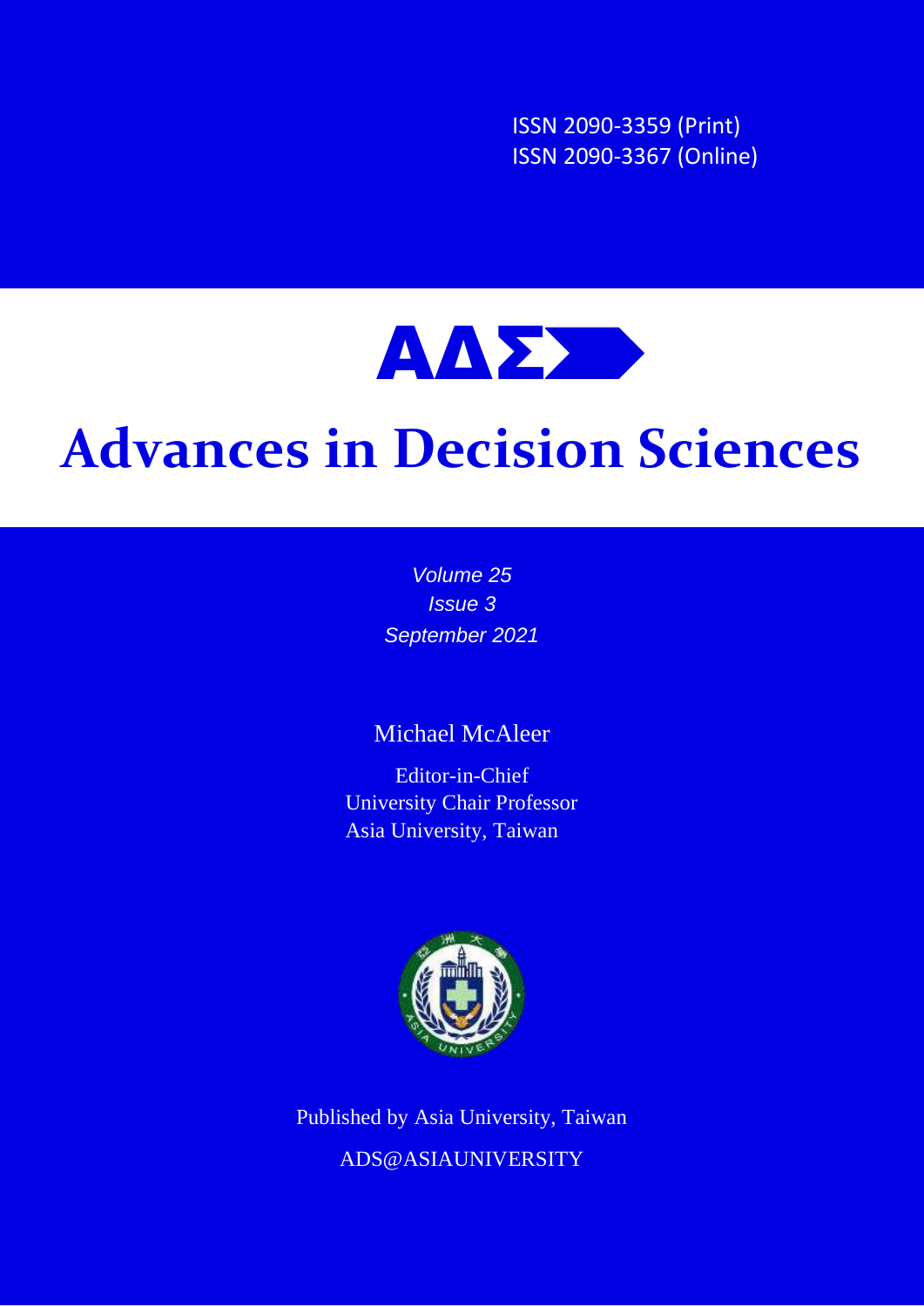## **Eulogy for Professor Michael McAleer**

by

*Jeffrey J. P. Tsai President of Asia University, Taiwan July 22, 2021*

The finest quality that comes to mind when I think of Professor Michael McAleer is his full dedication to driving academic excellence. Mike was a giving man and had a vibrant soul in whatever he was committed to accomplishing with great passion and sheer persistence.

Since 2018, it had been a privilege and joy to have Mike join us as a Chair Professor in the Department of Finance at Asia University, Taiwan. He was sharp on widening and deepening our research efforts and collaborations with top-notch scholars and universities worldwide. Vividly, I still remember the precious time we spent together in establishing MoU and some friendship with prestigious and renowned universities in Europe, including University of Bologna in Italy, Complutense University of Madrid, and RCUEMC in Spain. It was a pleasant journey with his company. His generosity, warmth, and good humor are lively kept in my memory.

Mike whose perseverance and wisdom, both academically and personally, shone brightly through his impact in serving various posts globally. To name a few, he was Erasmus Visiting Professor of Quantitative Finance, Erasmus University Rotterdam, The Netherlands; Adjunct Professor, Department of Economic Analysis and ICAE, Complutense University of Madrid, Spain; Adjunct Professor, Department of Mathematics and Statistics, University of Canterbury, New Zealand; and IAS Adjunct Professor, Institute of Advanced Sciences, Yokohama National University, Japan.

He was an elected Distinguished Fellow of the International Engineering and Technology Institute (DFIETI), and an elected Fellow of the Academy of the Social Sciences in Australia (FASSA), International Environmental Modelling and Software Society (FIEMSS), Modelling and Simulation Society of Australia and New Zealand (FMSSANZ), Tinbergen Institute, The Netherlands, Journal of Econometrics, and Econometric Reviews. His extraordinary academic achievement shows his dedication to research and sets a good model for our students in pursuing excellence.

As we are here to commemorate Mike's extraordinary life journey, his spirit of determination and good humor will always remain. His energy and decency with good manners and witty remarks will stay with us forever. May God bless Michael McAleer, and may he rest in eternal peace.